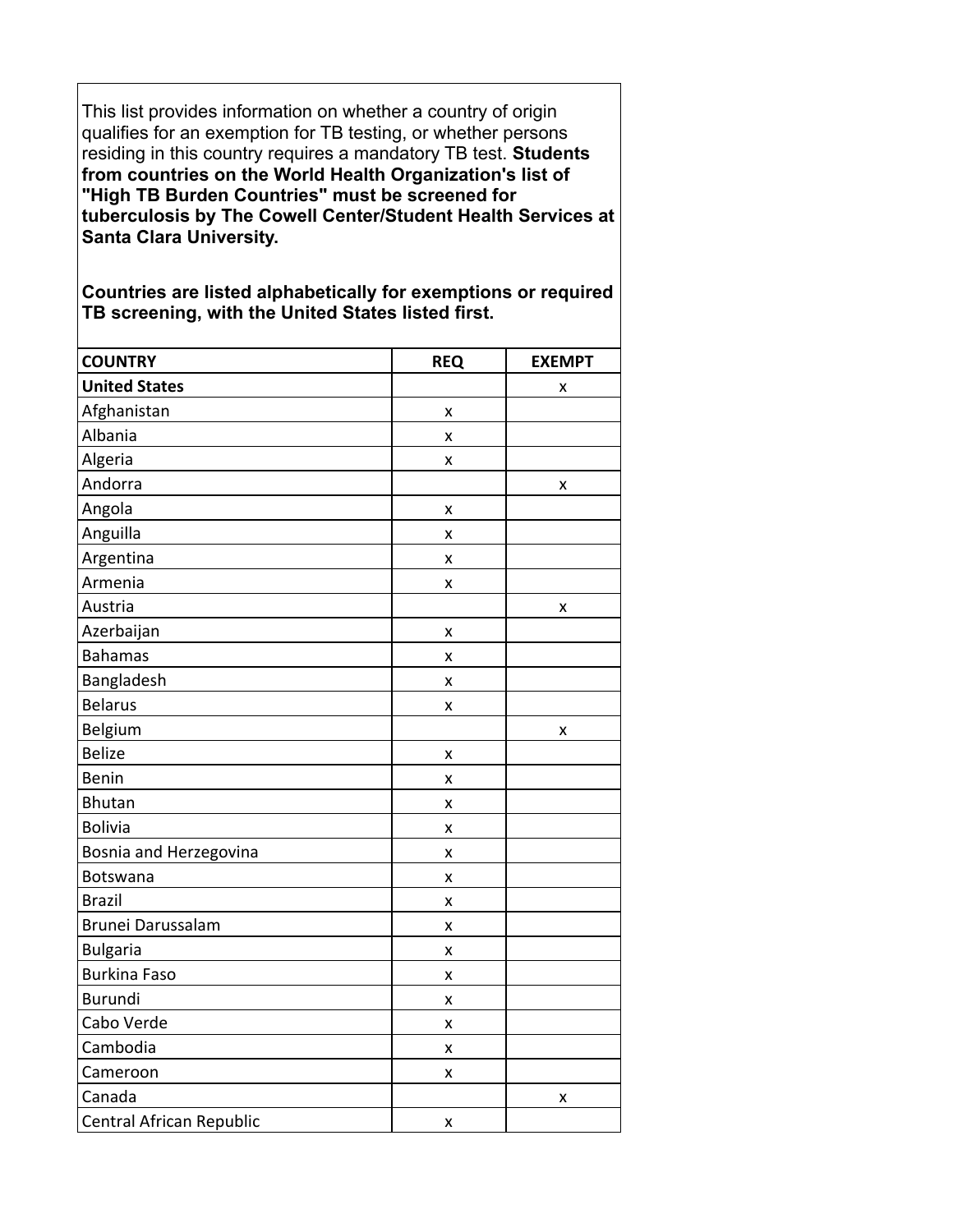| Chad                             | x |   |
|----------------------------------|---|---|
| China                            | x |   |
| China                            | x |   |
| China, Hong Kong SAR             | x |   |
| China, Macao SAR                 | X |   |
| Colombia                         | x |   |
| Comoros                          | x |   |
| Congo                            | x |   |
| Cote d'Ivoire                    | x |   |
| Croatia                          |   | X |
| Cyprus                           |   | x |
| CzechRepublic                    |   | x |
| Democratic Republic of the Congo | x |   |
| Denmark                          |   | X |
| Djibouti                         | x |   |
| Dominican Republic               | x |   |
| Ecuador                          | x |   |
| El Salvador                      | x |   |
| <b>Equatorial Guinea</b>         | x |   |
| Eritrea                          | x |   |
| Estonia                          |   | X |
| Eswatini (formerly Swaziland)    | x |   |
| Ethiopia                         | x |   |
| Fiji                             | x |   |
| Finland                          |   | Χ |
| France                           |   | x |
| French Polynesia                 | x |   |
| Gabon                            | x |   |
| Gambia                           | x |   |
| Georgia                          | x |   |
| Germany                          |   | X |
| Ghana                            | X |   |
| Greece                           |   | X |
| Greenland                        | X |   |
| Guam                             | x |   |
| Guatemala                        | x |   |
| Guinea                           | Χ |   |
| Guinea-Bissau                    | Χ |   |
| Guyana                           | X |   |
| Haiti                            | x |   |
| Honduras                         | Χ |   |
| Hong Kong                        | x |   |
| Hong Kong                        | Χ |   |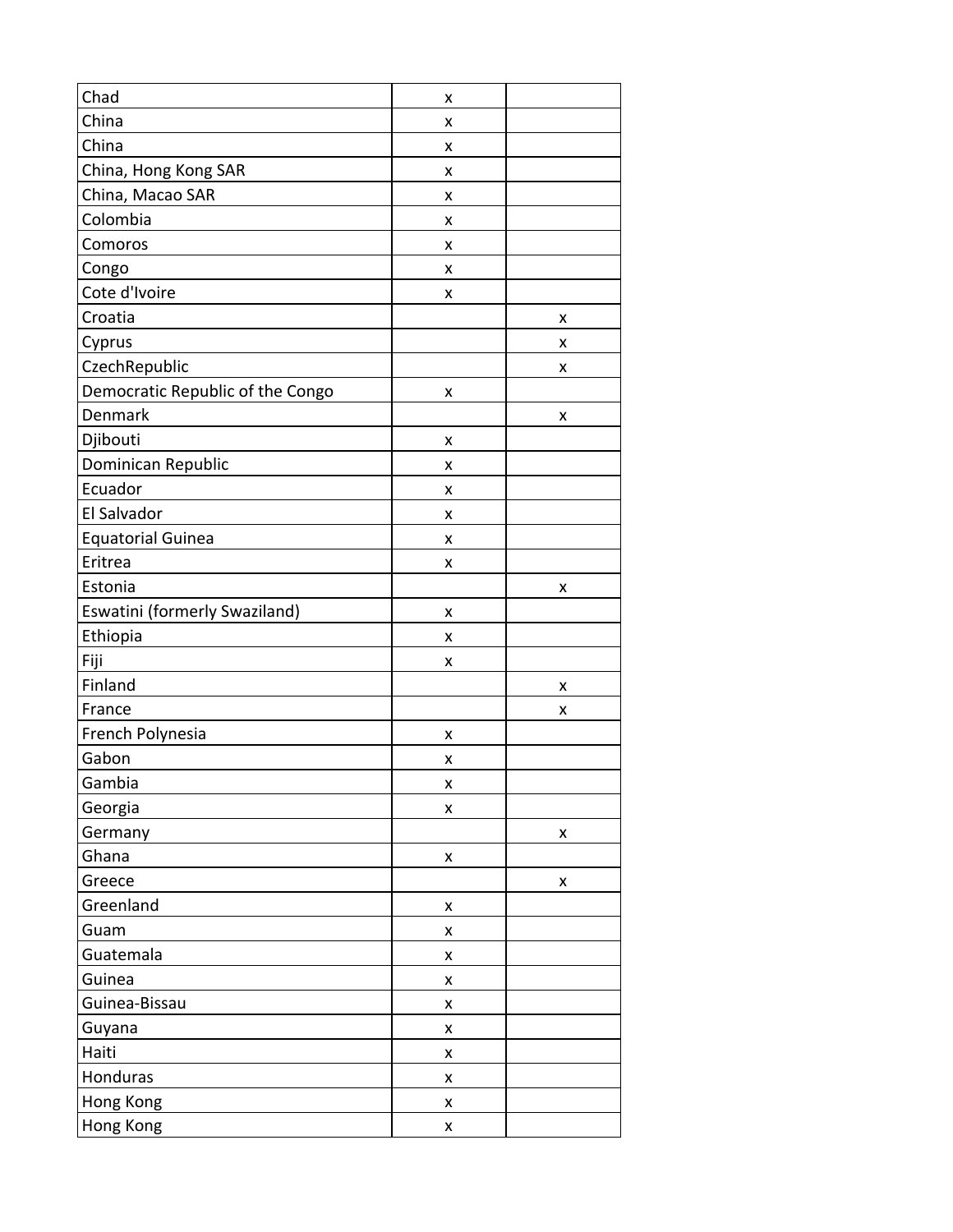| Hungary                          |   | x |
|----------------------------------|---|---|
| Iceland                          |   | x |
| India                            | x |   |
| India                            | x |   |
| Indonesia                        | x |   |
| Indonesia                        | X |   |
| Iran                             |   | x |
| Iraq                             | X |   |
| Ireland                          |   | x |
| Italy                            |   | x |
| Kazakhstan                       | x |   |
| Kenya                            | x |   |
| Kiribati                         | X |   |
| Kosovo                           |   | X |
| Kuwait                           | x |   |
| Kyrgyzstan                       | x |   |
| Lao People's Democratic Republic | x |   |
| Latvia                           | X |   |
| Lesotho                          | x |   |
| Liberia                          | x |   |
| Libya                            | x |   |
| Liechtenstein                    |   | x |
| Lithuania                        | x |   |
| Luxembourg                       |   | x |
| Madagascar                       | x |   |
| Malawi                           | X |   |
| Malaysia                         | x |   |
| Maldives                         | x |   |
| Mali                             | х |   |
| Malta                            |   | x |
| Marshall Islands                 | x |   |
| Mauritania                       | x |   |
| Mexico                           | Χ |   |
| Micronesia (Federated States of) | Χ |   |
| Moldova (Republic of)            | X |   |
| Monaco                           |   | x |
| Mongolia                         | Χ |   |
| Montenegro                       |   | X |
| Morocco                          | x |   |
| Mozambique                       | x |   |
| Myanmar (Burma)                  | Χ |   |
| Namibia                          | Χ |   |
| Nauru                            | x |   |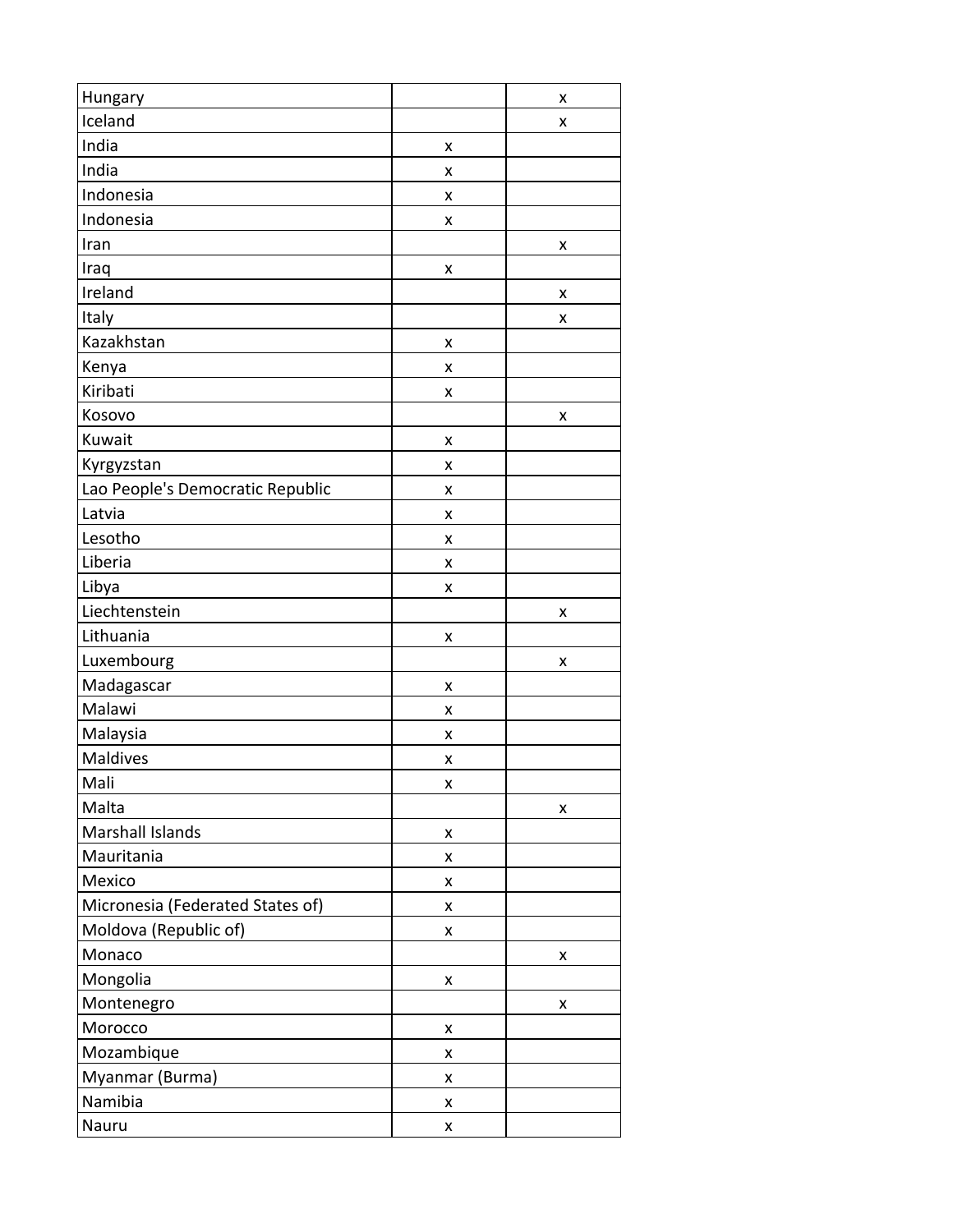| Nepal                     | x |   |
|---------------------------|---|---|
| Netherlands               |   | x |
| Nicaragua                 | x |   |
| Niger                     | x |   |
| Nigeria                   | x |   |
| Niue                      | x |   |
| North Korea (DPRK)        | x |   |
| Northern Mariana Islands  | x |   |
| Norway                    |   | x |
| Pakistan                  | x |   |
| Palau                     | x |   |
| Panama                    | x |   |
| Papua New Guinea          | x |   |
| Paraguay                  | x |   |
| Peru                      | x |   |
| Philippines               | x |   |
| Poland                    |   | x |
| Portugal                  | X |   |
| Qatar                     | x |   |
| Romania                   | x |   |
| <b>Russian Federation</b> | X |   |
| Rwanda                    | x |   |
| SanMarino                 |   | x |
| Sao Tome and Principe     | x |   |
| Saudi Arabia              |   | x |
| Senegal                   | x |   |
| Serbia                    | x |   |
| Sierra Leone              | Χ |   |
| Singapore                 | x |   |
| Slovakia                  |   | X |
| Slovenia                  |   | x |
| Solomon Islands           | x |   |
| Somalia                   | x |   |
| South Africa              | x |   |
| South Korea               | x |   |
| South Korea (ROK)         | x |   |
| South Sudan               | Χ |   |
| Spain                     |   | X |
| Sri Lanka                 | x |   |
| Sudan                     | x |   |
| Suriname                  | x |   |
| Sweden                    |   | X |
| Switzerland               |   | x |